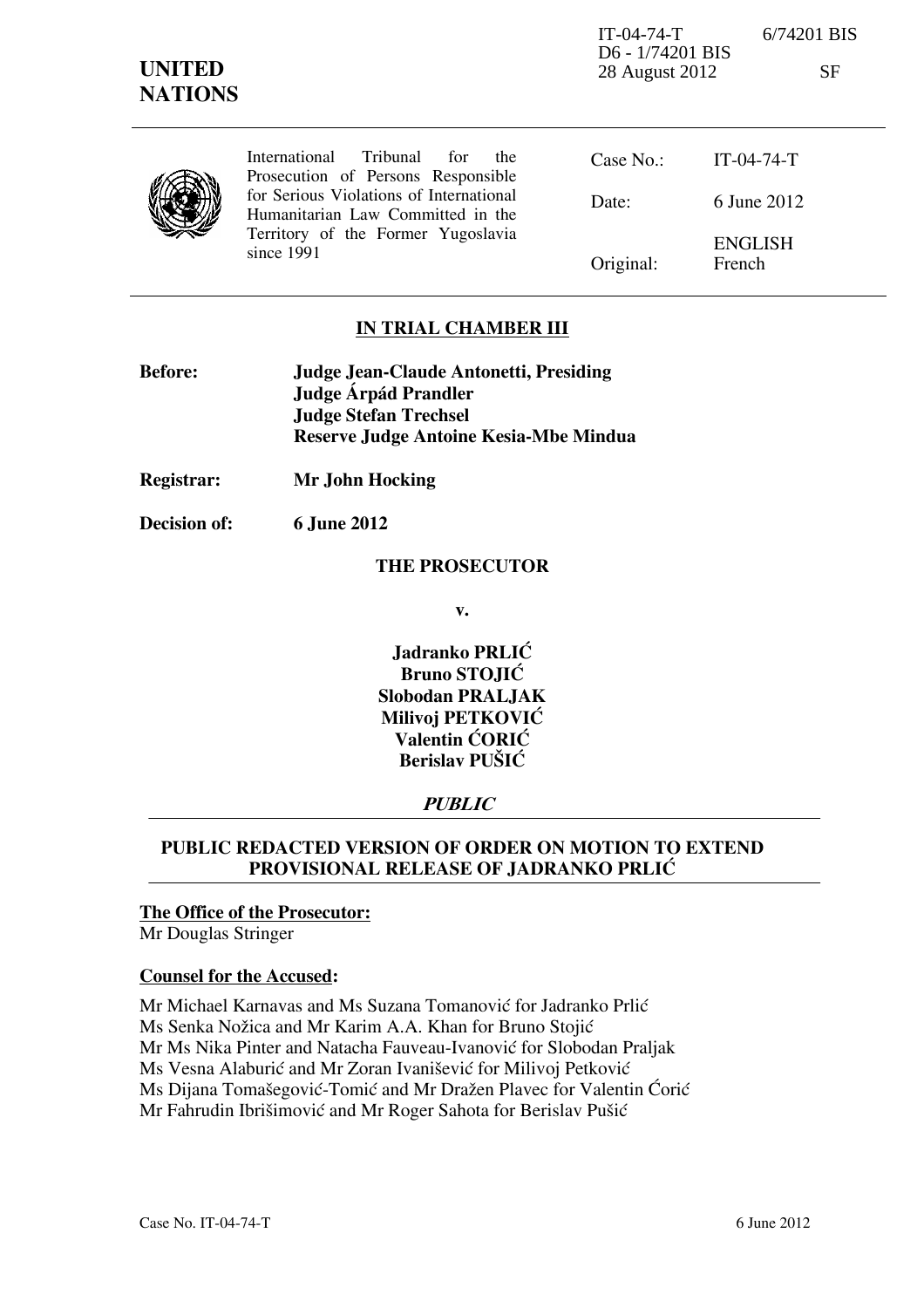**TRIAL CHAMBER III** ("Chamber") of the International Tribunal for the Prosecution of Persons Responsible for Serious Violations of International Humanitarian Law Committed in the Territory of the Former Yugoslavia since 1991 ("Tribunal"),

**SEIZED** of "Jadranko Prlić's Motion to Extend His Provisional Release", filed as a confidential document by Counsel for the Accused Jadranko Prlić ("Accused" and "Prlić Defence") on 24 May 2012 ("Motion"), with two confidential annexes, in which the Prlić Defence asks the Chamber to  $(1)$  extend the provisional release of the Accused Prlić by three months, and (2) to allow the Accused to stay in [REDACTED],<sup>1</sup>

**NOTING** the "Prosecution Response to Jadranko Prlić's Motion to Extend His Provisional Release", filed by the Office of the Prosecutor ("Prosecution") as a confidential document on 31 May 2011 ("Response"), in which the Prosecution opposes the Motion, $2$ 

**NOTING** the "Decision on Jadranko Prlić's Motion for Provisional Release", rendered by the Chamber as a public document with one confidential and one public annex on 24 November 2011 ("Decision of 24 November 2011"), in which the Chamber ordered the provisional release to Zagreb of the Accused Prlić for a limited period and established the procedure to be followed for any request to extend this provisional release,<sup>3</sup>

**CONSIDERING** that in the Motion the Prlic Defence submits that during his release, the Accused Prlić has complied with the conditions imposed by the Chamber in the Decision of 24 November 2011 and in the Order of 1 March 2012, authorising the extension by three months of the provisional release;<sup>4</sup> that in its Decision of 23 April 2012, the Appeals Chamber upheld the Decision of 24 November  $2011$ ; that the Accused Prlić would like to be able to go [REDACTED]; that the Government of Croatia has once again provided guarantees for the return of the Accused and that

 $\overline{a}$ 

 $<sup>1</sup>$  Motion, p. 2.</sup>

<sup>&</sup>lt;sup>2</sup> Response, para. 10.

<sup>&</sup>lt;sup>3</sup> Decision of 24 November 2011, p. 13 and public Annex 2 to the Decision of 24 November 2011.

<sup>&</sup>lt;sup>4</sup> "Redacted and Public Version of the Order on Jadranko Prlić's Motion to Extend His Provisional Release", public, 1 March 2012 ("Order of 1 March 2012").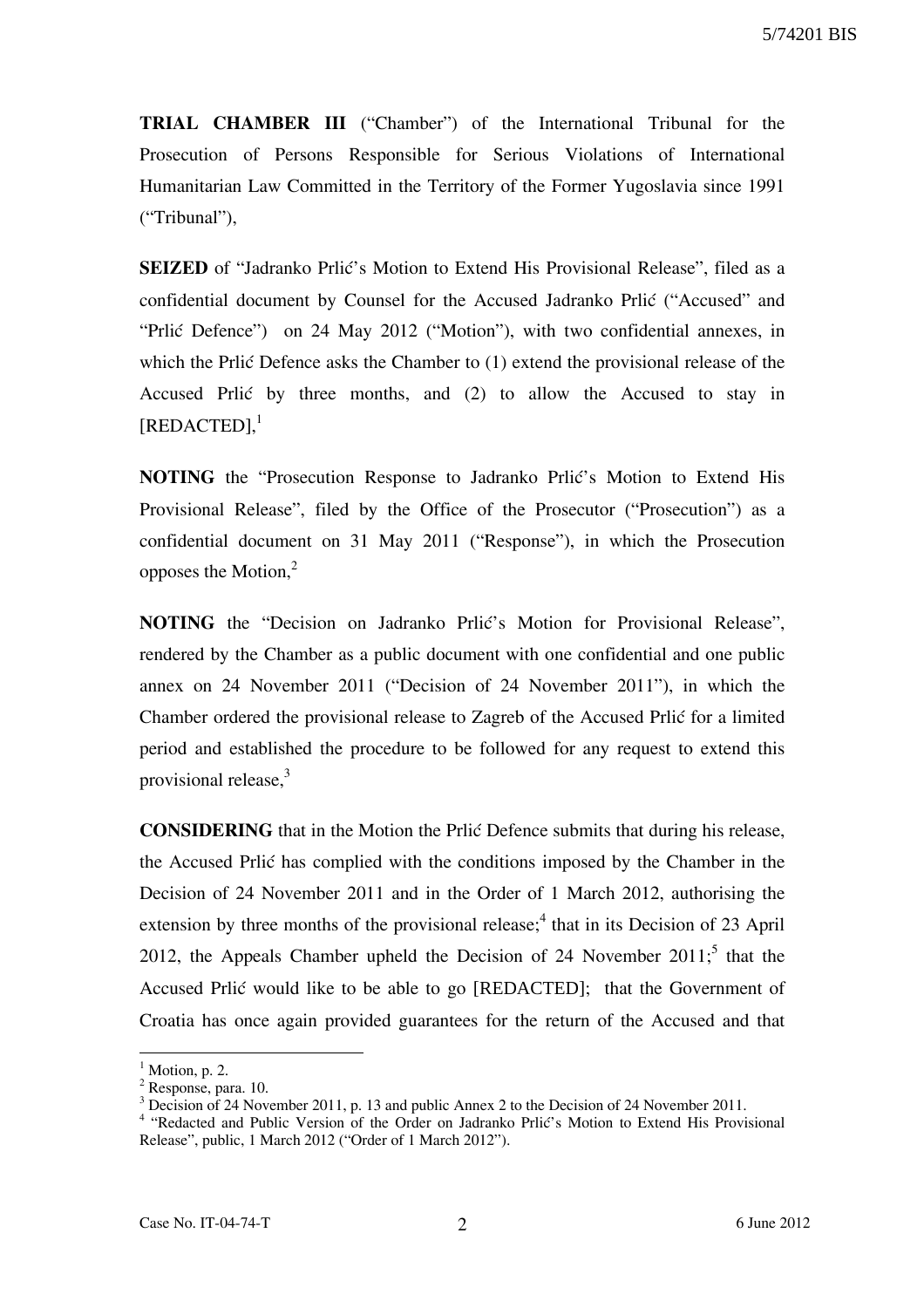there are no new circumstances that could militate against extending the release of the Accused.<sup>6</sup>

**CONSIDERING** that in support of its Response the Prosecution submits, in particular, that the Prlić Defence did not justify the request to extend the provisional release of the Accused Prlić and simply referred the Chamber to the arguments presented in its previous motions; that the reasons that justified its request to extend the release of the Accused [REDACTED] are not sufficient to justify the present request for extension, which would mean that the Accused was free for an overall period of [REDACTED],<sup>7</sup>

**CONSIDERING** that the Prosecution submits, moreover, that the Prlić Defence has also not justified its request for the Chamber to allow the Accused Prlić to stay in [REDACTED], 8

**CONSIDERING** that the Prosecution also claims that, according to the regime established by the Chamber and upheld by the Appeals Chamber, provisional release of an Accused is practically automatic as long as he does not violate the conditions of his provisional release; that the Chamber simply extends the provisional release of the Accused without him having to return to the United Nations Detention Unit ("UNDU"); that in this way the Chamber no longer evaluates whether the Accused will return to the UNDU when it orders him to do so; that the Chamber simply confirms that the conditions of provisional release imposed [REDACTED] continue to be observed, which cannot in any way replace an assessment of the flight risk and that with each extension of the provisional release, it becomes more difficult for the Chamber to make this assessment,<sup>9</sup>

**CONSIDERING** that the Chamber notes that in its letter of 15 May 2012, the Government of the Republic of Croatia provided the guarantees that, should the Chamber decide to extend the provisional release of the Accused Prlić, he would not

1

<sup>&</sup>lt;sup>5</sup> IT-04-74-AR65.31, *The Prosecutor v. Prlić et al.*, "Decision on the Prosecution's Appeal of the Decision on Further Extension of Jadranko Prlić's Provisional Release", public, 23 April 2012 ("Decision of 23 April 2012").

Motion, pp. 1 and 2 and Annex 1.

<sup>7</sup> Response, paras 2 and 3.

<sup>8</sup> Response, para. 4.

<sup>&</sup>lt;sup>9</sup> Response, paras. 6 to 8.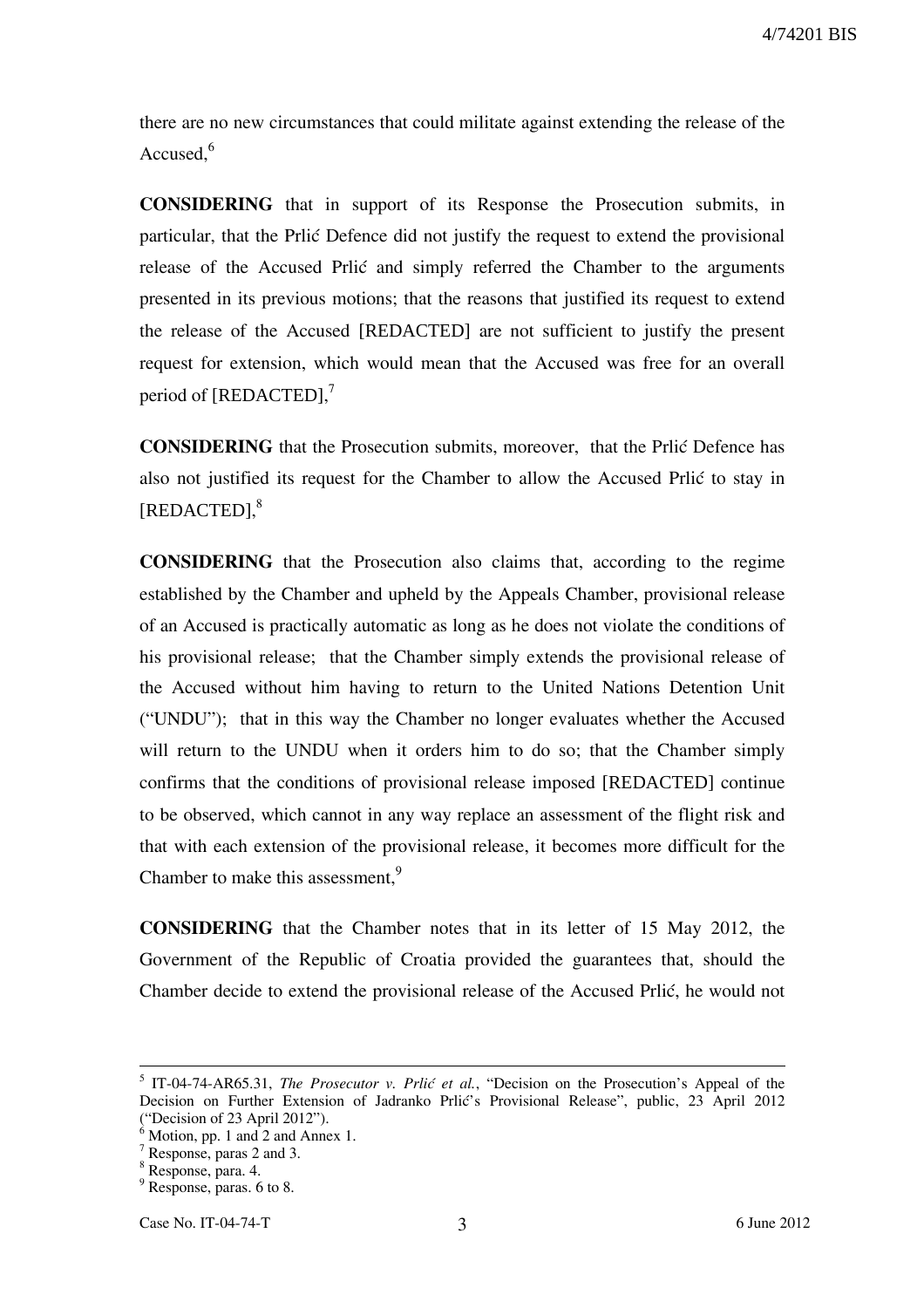influence or endanger any victims, witnesses or other persons during his provisional release and would return to The Hague on the date ordered by the Chamber.<sup>10</sup>

**CONSIDERING** that in light of the reports provided by the Croatian authorities pursuant to the Decision of 24 November 2011, the Chamber deems that the Accused Prlić has complied with the conditions of his provisional release,

**CONSIDERING** that the Chamber is not persuaded by the Prosecution's argument that an extended provisional release could be in itself a factor that increases the flight risk of the Accused.<sup>11</sup>

**CONSIDERING** that the Chamber notes that the Prosecution has not presented any evidence or indication of any flight risk of the Accused Prlić and that, on the contrary, the Prosecution itself acknowledges that the Accused complied with all the conditions imposed by the Chamber in relation to his provisional release,

**CONSIDERING** that the Chamber is of the opinion that the fact that the conditions of the provisional release were respected and that guarantees were provided by the Republic of Croatia for each new request to extend the provisional release is sufficient to assess whether the requirements under Rule 65 (B) of the Rules of Procedure and Evidence ("Rules") have been met,

**CONSIDERING** that, in view of the above, the Chamber is satisfied that, should his provisional release be extended, the Accused Prlić will return to the UNDU; that he will not pose a threat to victims, witnesses or other persons and that, consequently, the requirements under Rule 65 (B) of the Rules have been met,

**CONSIDERING**, however, that the Chamber finds like the Prosecution<sup>12</sup> that the Prlić Defence has not presented any argument justifying its request for a modification of the conditions of the provisional release of the Accused to allow him to stay in [REDACTED], 13

**CONSIDERING** that the Chamber recalls in this respect that the conditions for the Accused Prlić are imposed not only in order to guarantee that he will not endanger

 $\overline{a}$ 

<sup>&</sup>lt;sup>10</sup> Annex 1 to the Motion.

 $11$  Response, paras 6 to 8.

 $12$  Response, para. 4.

 $13$  Motion, pp. 1 and 2.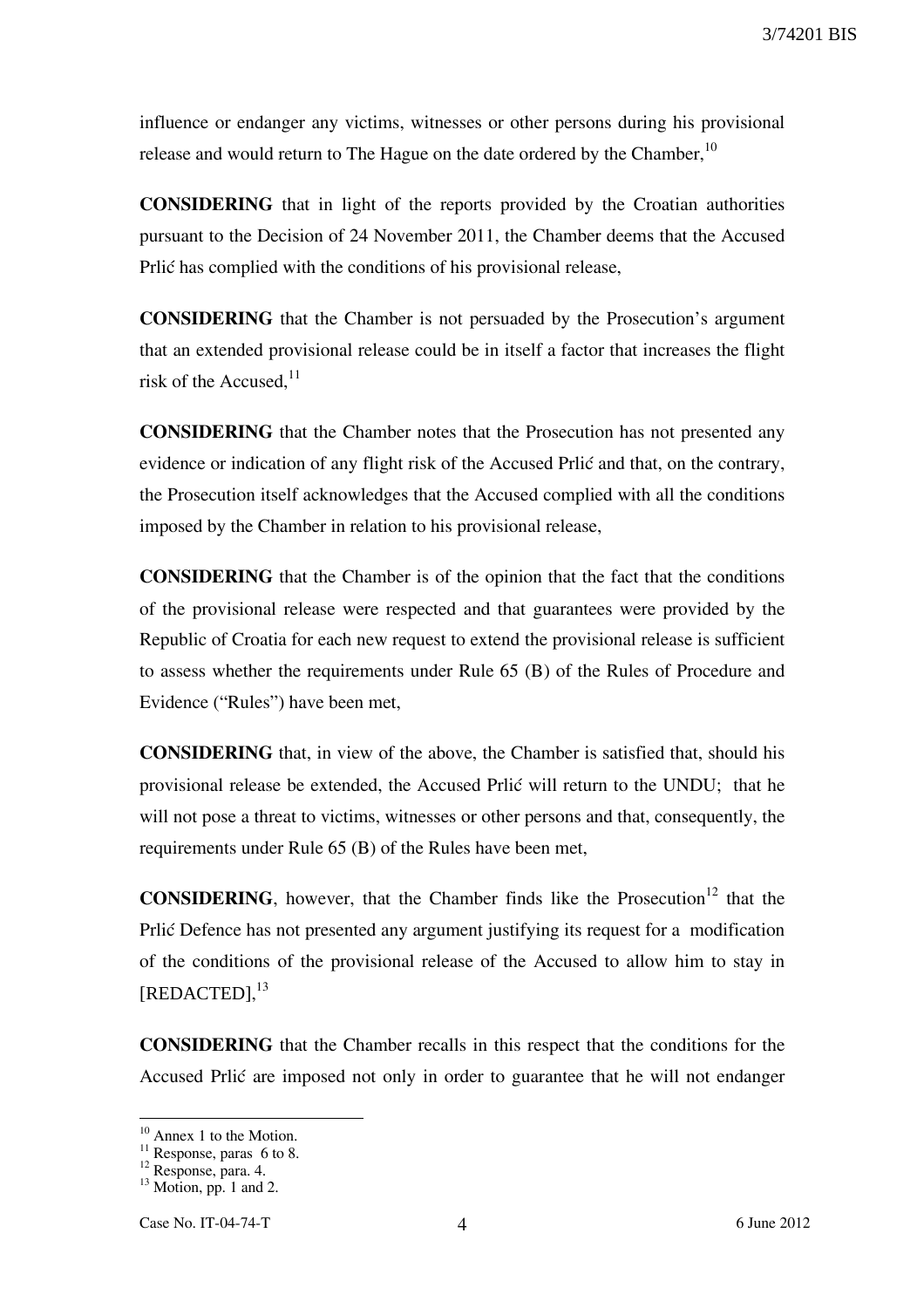victims or witnesses and will return to the UNDU as soon as the Chamber so orders, but also to eliminate the effect that his release could have on the victims of the alleged crimes in this case, $14$  and that the Chamber could not relax them without a sufficiently compelling reason,

**CONSIDERING** that in view of the above, the Chamber deems that an extension of the provisional release of the Accused Prlić for a limited period and under the same conditions as those imposed by the Decision of 24 November 2011, in particular those referring to the place of residence, would allow the Chamber to keep control over the progress of this provisional release,

 $\overline{a}$ <sup>14</sup> Order of 1 March 2012, p. 5.